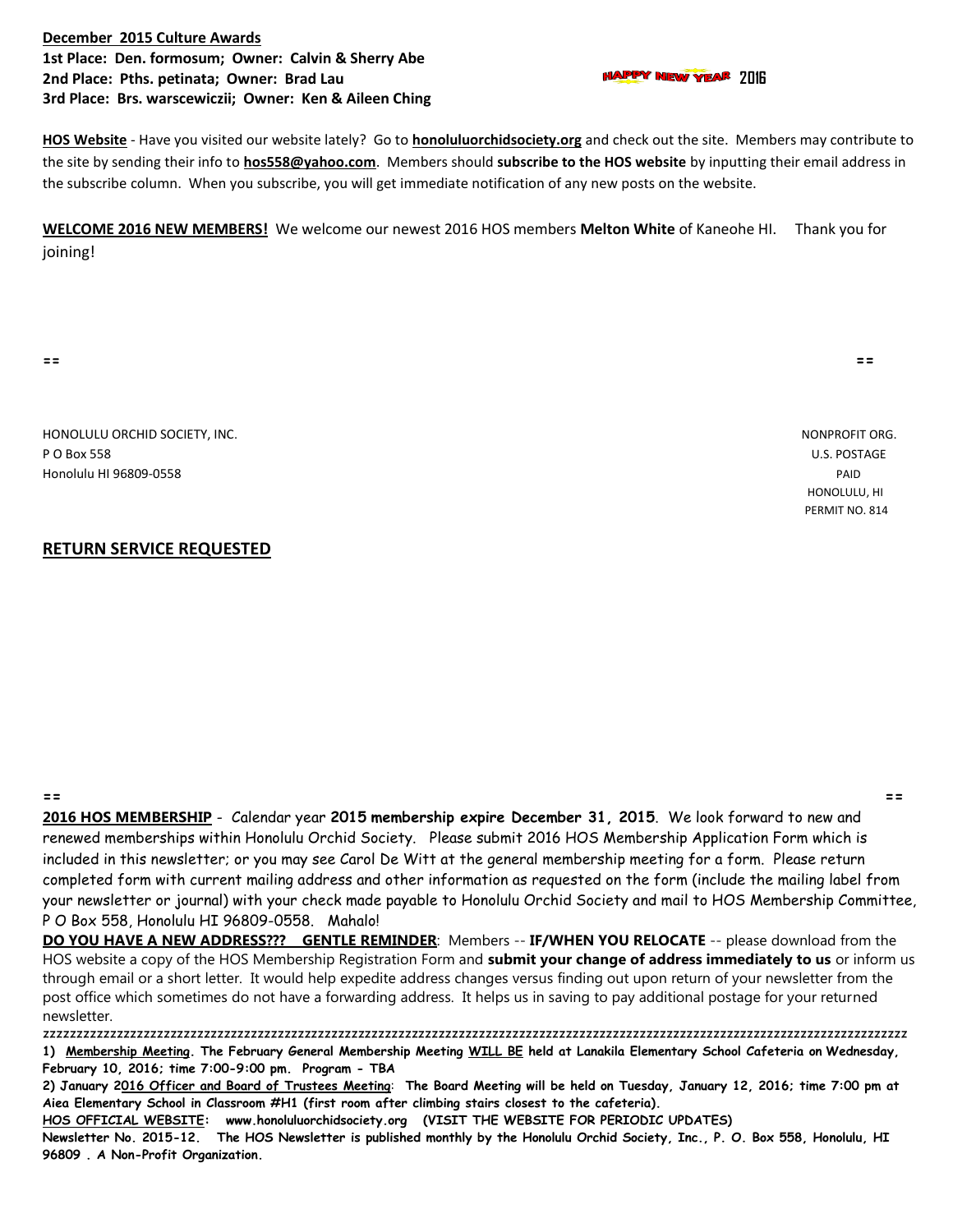## **HONOLULU ORCHID SOCIETY MONTHLY NEWSLETTER No. 2016-01**

HOS GENERAL MEETING

Date: **Sunday, January 17, 2016**

Time/Place: 9:30 am - Hale Ikena Restaurant Fort Shafter

Program: **"Annual Business & General Membership Meeting & Installation Banquet"**

Happy New Year to all! We wish you all a great new year, good health and positive energies. We look forward to new challenges in the world of orchids and continued support from all members.

**The January 2016 General Membership Meeting will not be held at Lanakila Elementary School on Wednesday, January 13, 2016. If you go to the school, no one will be there.....but it sure would be great to see you, the member, at the meeting as indicated below:**

Calendar year 2016 first HOS General Membership Meeting and the Installation of the newly elected Officers and Board of Trustees will be held on **Sunday, January 17, 2016 beginning at 9:30 a.m. at the Hale Ikena Restaurant on the Golf Course Bldg. 711 Morton Drive at Fort Shafter.** It is a Sunday Brunch Buffet with an array of fresh fruits, assorted fresh vegetables, pastries, create your own omelet station, craving station, hot breakfast and lunch entrees, desserts and beverages. The cost is \$30.00 per person (age 11 & above), \$20.00 per child (age 6 to 10 years old) and \$15.00 per child (age 3 to 5 years old).

**TAKE NOTE; Entry Passes onto Fort Shafter will be issued at the Pass & ID Office after the security guard at the entrance gate directs you to the office for all those who do not have a military sticker on their POV.** All vehicle operators must show a current driver's license, current no-fault insurance card and current vehicle safety inspection. Provide ages of children attending event, if applicable. Passengers should also have an ID should the security guards ask for them. **Please arrive at least 30 minutes prior to the start of our program as the check in at the Pass and ID Office may take a while if there is a long line of people being processed.**

Thank you to all who have made their reservations to attend the first business & general membership meeting and installation banquet of 2016. Are you (yes YOU) still pondering to attend???? Take a few minutes to fill in the reservation form enclosed in this newsletter on page 3 and mail it in. **Deadline is January 8, 2016. Make check payable to Honolulu Orchid Society or HOS and mail to HOS Banquet Committee, P O Box 558, Honolulu HI 96809-0558. If you cannot get your reservation form in by January 8th, but want to attend, call Carol De Witt at 808-597-4087 or email her at seabreeze@hawaii.rr.com** and inform her of the number and names of those attending, your name and contact phone number. Provide ages of children if any is attending too. (Note: If no answer, leave message so Carol can return your call). **YOUR PAYMENT WILL BE ACCEPTED AT THE BANQUET**.

**MAHALO NUI LOA**. **Mahalo to all the members along with their families and friends who came to celebrate "Family Night - Christmas Holiday Pot Luck Dinner" at our December 2015 meeting. Holiday music played in the background as everyone enjoyed their dinners and fellowshipped with one another. Games were played and the evening came to a close with plant give away for all who were present. Foods shared are as follows: APPETIZERS: Jennie Rosario - Avocado Onion Dip w/Chips; Kate Leonard & Ian Sandison - Brochette w/French Bread. SALADS/SIDE DISHES: Linda Inouye & Brad Lau - Pomegranate Green Salad; Jackie Lai - Chinese Taro Cake; Doris Taitano - Pesto Pasta; Hilda & Bill Takamatsu - Soba Somen Salad; Sherry Abe - Potato Salad; Ann Geschwandtner - Cucumber Kim Chee and Local Avocado Slices; Margaret Lin - Tofu; Santa's Elves - Fern Salad, Kurome Rice. ENTREES: Carol De Witt - Chicken Papaya Soup; Bob Moffitt - Asiago Chicken; Williette Wong - Garlic Shrimp; Calvin Abe - Baked Salmon w/Lup Cheong & Onions; Kathy Sakuda - Pesto Salmon; Randy Tajima - Mapo Tofu; Charlotte Yamamoto - Boneless Sweet & Sour Spareribs; Inez Brunson - Baked Salmon; Ron & Sharlene Yamauchi - Malaysian Chicken Curry; Walter & Lillian Wong - Baked Char Siu Manapua; Santa's Elves - BBQ Pork Tenderloin; Chicken Cilantro Won Tons; Macaroni Chicken. DESSERTS: Charlotte Yamamoto - Confetti Jello; Beaudine Ma - Energy Bars; Kate Leonard & Ian Sandison - Kris Kringle; Walter & Lillian Wong - Rainbow Jello; Marisa Maemori - Fruitcake Bars; Santa's Elves - Mochi Cake; Holiday Confetti Jello; Pumpkin Cake; Red Velvet Cookies. Water and Juice provided by HOS. We thank you all for sharing the superb abundance of foods with everyone who attended. Everything was yummy and our tummies were full and content. Ho!Ho!Ho!. Merry Christmas from Santa!**